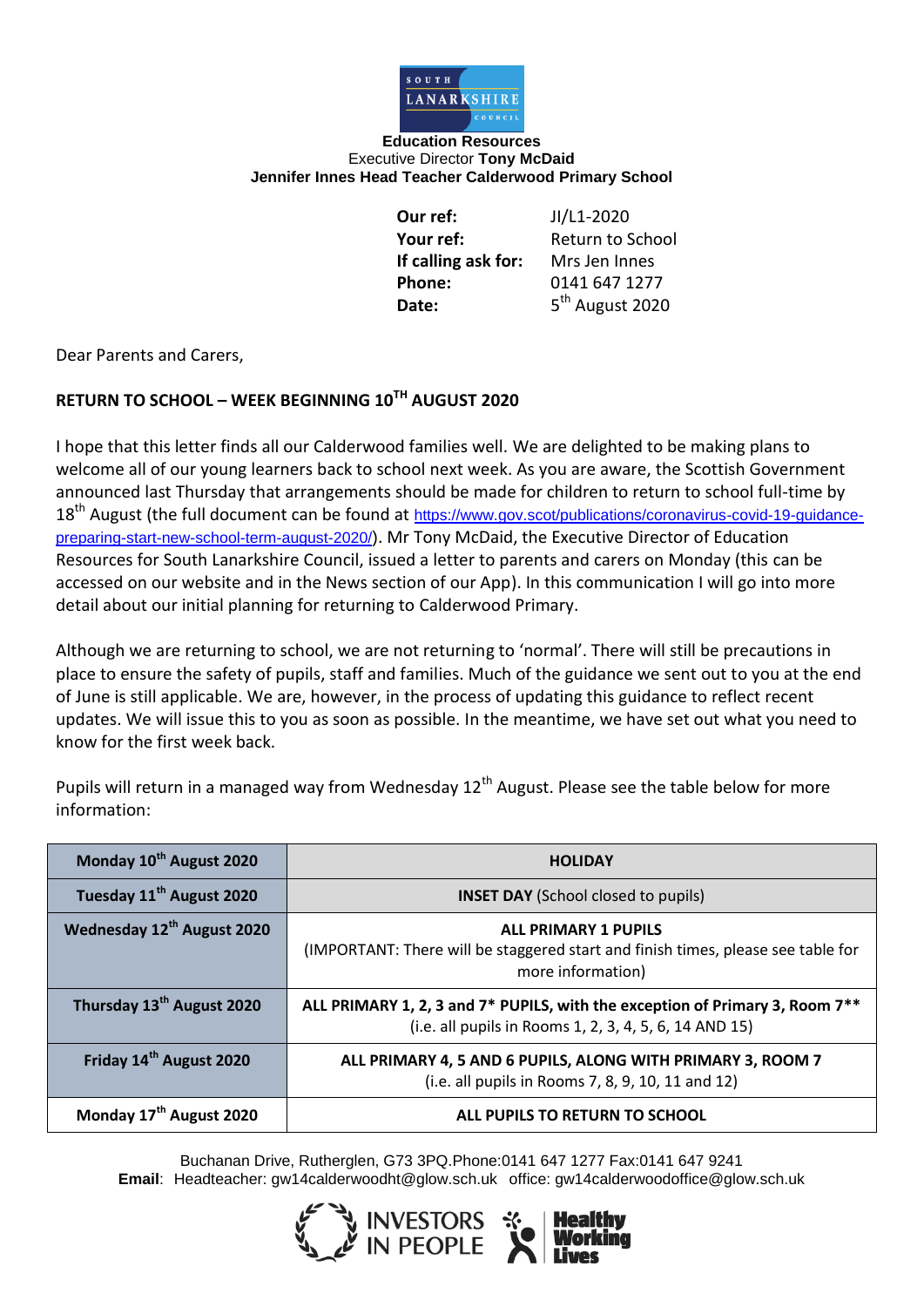\*Please note, in a change to the information provided in Mr McDaid's letter, our Primary 7 pupils will return to school on **Thursday 13th August**, NOT Friday 14th August. This is to allow us to balance numbers in the school across both days and also to give our Primary 1 children an opportunity to meet their Primary 7 Buddy (ensuring guidance in adhered to).

\*\*Guidance states that children in a composite class should return with their class, not in their stage. Hence, our Primary 3 pupils who are in Room 7 should attend school on **Friday 14th August**.

### **START OF THE DAY**

We will be operating a 'drop-and-go' soft start to the school day. This is the same model as a rainy morning, with the only important difference being that children should enter through the specified door for their class (in order to reduce movement around the school). Please see the diagram at the bottom of this letter for entrance and exit information. All doors will open at **8.50am** and will be manned by a member of staff. Children should go straight to their class upon entering the school. For the first few days there will be additional members of staff helping children find their way to new classrooms as necessary. The bell will ring, as normal, at 9am to indicate the start of the school day. Any children arriving after this time should report to the main door at the front of the school.

### **END OF THE DAY**

Children will be dismissed from the allocated door for their class. **For the week beginning 10th August, all children will be dismissed at 3pm.** We would ask that parents and carers ensure they are socially distancing from other adults in the playground. Due to our numbers, it is likely that we will need to stagger finish times from  $17<sup>th</sup>$  August. We will communicate this information next week.

### **UNIFORM AND RESOURCES**

Although we have purchased a resource pack for every child in the school, children may bring in a pencil case, pencils, etc. (for their own use only, resources cannot be shared). All children should wear full school uniform. You will be informed of your child's PE days and pupils can wear a polo shirt on those days for ease of changing. Pupils should also bring in a pair of indoor shoes to change into when indoors. These should be black plimsolls/soft shoes and will be kept in school. We would encourage children to bring water to school in a refillable bottle to drink throughout the day. Please ensure that bottles are clearly labelled with pupil's names. Only water is allowed in class, however, if pupils want to bring in something to drink with their lunch then they are more than welcome to. Unfortunately, children cannot bring in toys from home to play with in school (this is due to guidance around infection control).

Please ensure that all items of clothing and resources are clearly labelled with your child's name. Please also encourage your child to be as independent as possible when changing shoes, putting on their jacket, etc.

### **LUNCHTIME**

Hot lunches and sandwiches will be available for pupils to order in the school canteen. Children can also bring in their own packed lunches if they wish. Packed lunches should be brought in normal packed lunch bags or boxes and will be kept in school bags until lunchtime. The menu for the Wednesday 12<sup>th</sup>, Thursday  $13<sup>th</sup>$  and Friday  $14<sup>th</sup>$  August is as follows: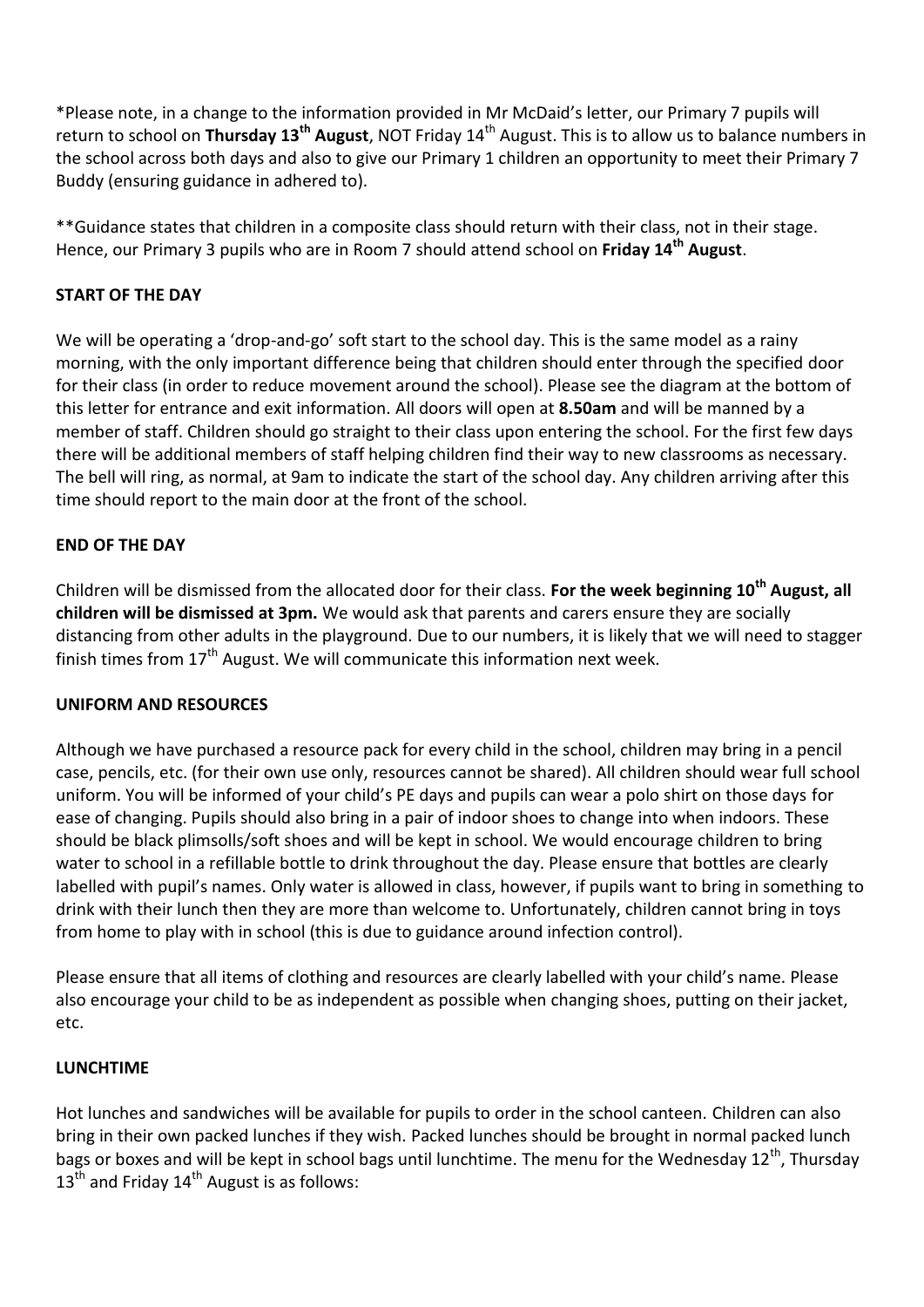| Week 1                      | Wednesday                                                    | Thursday                                           | Friday                                          |
|-----------------------------|--------------------------------------------------------------|----------------------------------------------------|-------------------------------------------------|
|                             | 12 <sup>th</sup> of August                                   | 13 <sup>th</sup> of August                         | 14 <sup>th</sup> of August                      |
| <b>Blue meal</b>            | Cheese & tomato pizza /<br>pasta combo<br>with sweetcorn (v) | Chicken steak<br>with coleslaw<br>and sweetcorn    | Salmon nibbles<br>with wedges and peas #        |
| <b>Red meal</b>             | Cheese & tomato pizza /<br>pasta combo with<br>sweetcorn (v) | Veggie steak<br>with coleslaw<br>and sweetcorn (v) | Baked potato<br>with beans or coleslaw          |
| <b>Snack</b>                | Freshly made                                                 | Freshly made                                       | Freshly made                                    |
|                             | ham soft roll                                                | ham sandwich                                       | chicken sandwich                                |
|                             | with melon wedge                                             | with melon wedge                                   | with carrot batons and dip                      |
| <b>Yellow meal</b>          | Freshly made                                                 | Freshly made                                       | Freshly made                                    |
|                             | cheese soft roll                                             | tuna sandwich                                      | cheese sandwich                                 |
|                             | with melon wedge                                             | with melon wedge                                   | with carrot batons and dip                      |
| <b>All meals</b><br>include | Seasonal fresh fruit<br>and<br>Fairy cake                    | Seasonal fresh fruit<br>and<br>Yoghurt pouch       | Seasonal fresh fruit<br>and<br>Chocolate cookie |

# Vegetarian option available (Fishless fingers)

Freshly tossed salad is offered with all meals.

## **GENERAL ADVICE**

- All children will be required to wash or sanitise their hands on entry to the school building and to classes.
- There remains the need for 2m social distancing around the school perimeter at all times for parents/carers and any other visiting adults. Where this is difficult, our advice would be to wear a face covering if possible.
- We are required to keep the number of visitors to the school to a minimum, in accordance with national guidance. Any contact with the school should be made by telephone or email to the office in the first instance.
- Additional parent information is also available on the National Parent Forum: <https://www.npfs.org.uk/2020/07/23/back-to-school-guidance-for-parents-and-carers/>

Further advice, in line with national and South Lanarkshire Council guidelines, will be issued via our App, Twitter and website as it becomes available.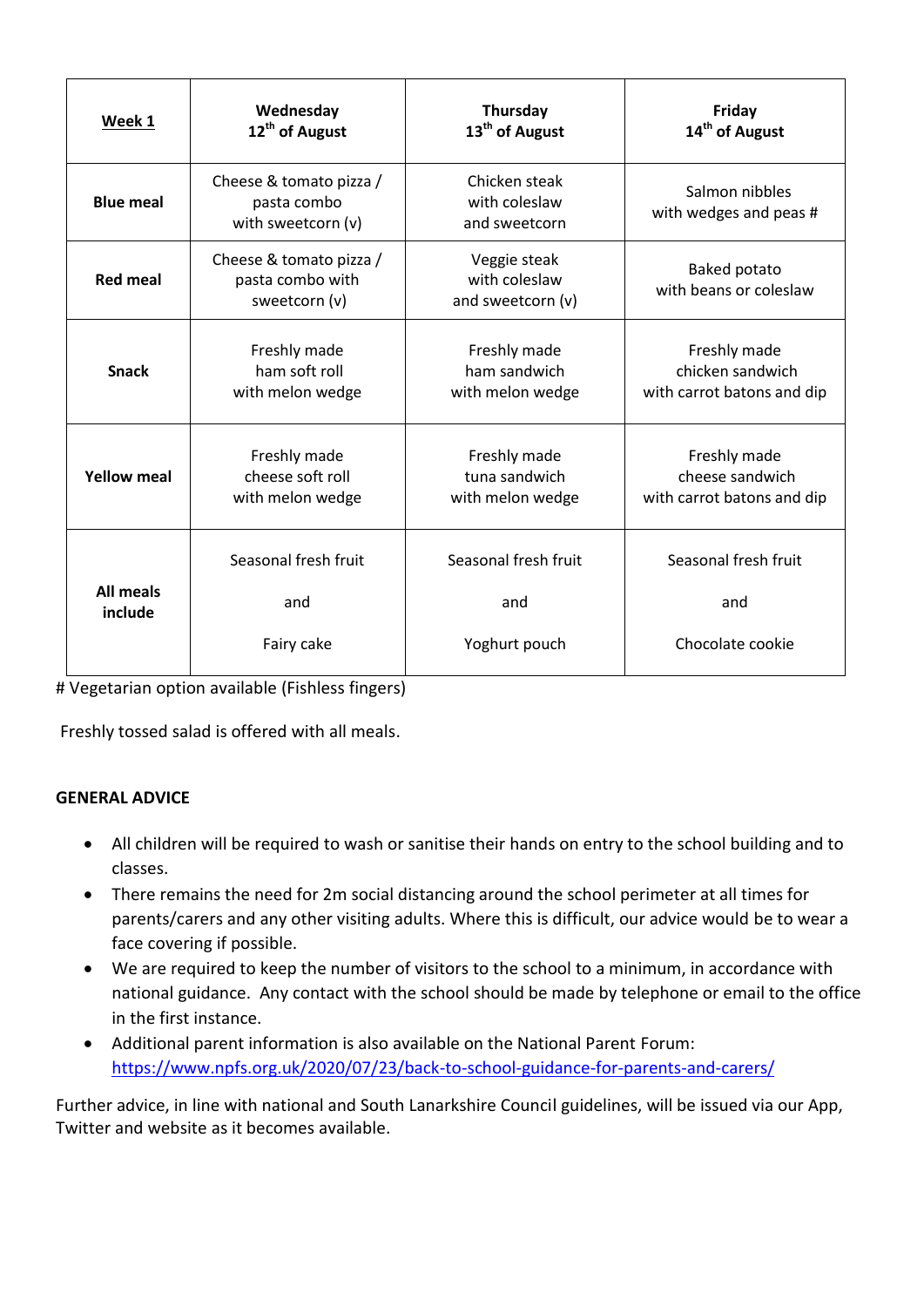# **INFORMATION FOR NEW PRIMARY 1 ONLY**

### **PRIMARY 1 STAGGERED START AND FINISH TIMES**

In order to ensure a smooth start and finish on Wednesday, we will have staggered start and finish times for our new Primary 1 pupils.

**Children should be brought to the main front door of the school in the morning. Pupils should then be collected from the infant door at the side of the school.** Please note that no adults will be allowed in the school. Pupils will be met at the door by a member of the Senior Leadership Team and taken to class. Photos can be taken before children enter the school building.

| <b>PUPIL SURNAME</b>                  | <b>START TIME</b>                 | <b>COLLECTION TIME</b>             |
|---------------------------------------|-----------------------------------|------------------------------------|
|                                       | (Pupils should be brought to main | (Pupils should be collected from   |
|                                       | front door of school)             | the infant door at the side of the |
|                                       |                                   | school)                            |
| Pupils with surnames beginning        | 9.30am                            | 1.45pm                             |
| A, B, C and D                         |                                   |                                    |
| Pupils with surnames beginning        | 9.45am                            | 2.00pm                             |
| $E, F, G, H, I$ and J                 |                                   |                                    |
| Pupils with surnames beginning        | 10.00am                           | 2.15pm                             |
| K, L, M and N                         |                                   |                                    |
| Pupils with surnames beginning        | 10.15am                           | 2.30 <sub>pm</sub>                 |
| O, P, Q, R, S, T, U, V, W, X, Y and Z |                                   |                                    |

**These times are for Wednesday 12th August only.** On Thursday 13th August, pupils should enter and be collected from the infant door at the side of the school at 9am and 3pm. Please see the information on 'Start of Day' and 'End of Day' above.

I know there is a lot of information included here to digest, but we are endeavouring to keep you wellinformed and reassured about your child returning to school. If you have specific questions in relation to these arrangements which is not covered in the advice given above, please contact the school office on 0141 647 1277 or email a member of the Senior Leadership Team.

Take care and stay safe.

Kind regards,



| <b>Calderwood Primary School Senior Leadership Team:</b> |                                              |  |
|----------------------------------------------------------|----------------------------------------------|--|
| Mrs Innes:                                               | gw14calderwoodht@glow.sch.uk                 |  |
| Mrs Ring:                                                | gw07ringjillian@glow.sch.uk                  |  |
| Mrs Combe:                                               | gw10combeashley@glow.sch.uk                  |  |
|                                                          | Mrs Kirkland: gw10kirklandjulie2@glow.sch.uk |  |